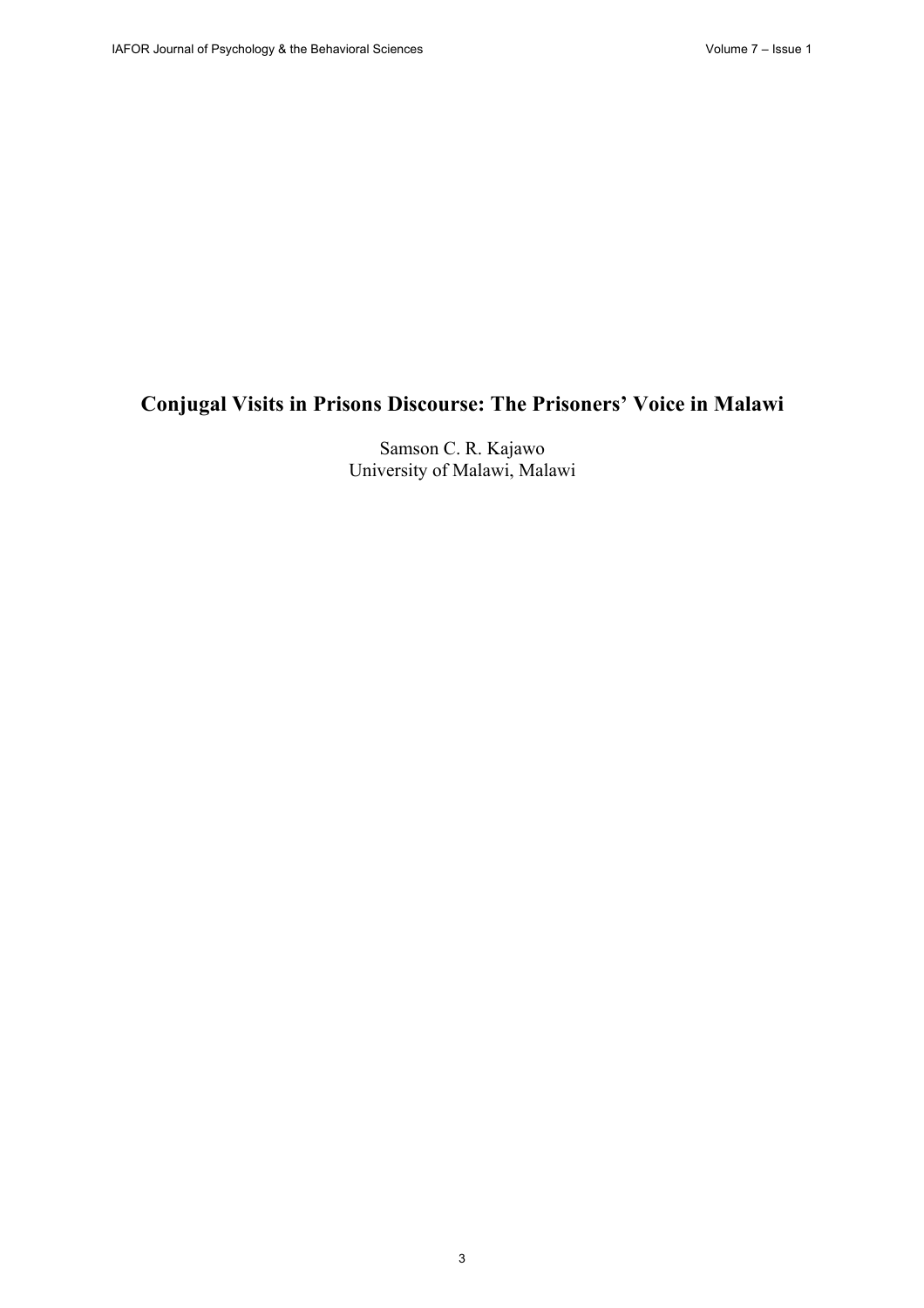#### **Abstract**

The issue of possible provision of prisoners' conjugal rights in jurisdictions not yet allowing them, such as Malawi, is still an intricate debate amongst the stakeholders. However, the most important stakeholder in the issue, the prisoner, is usually left out of the discourse. This study analyzed the perceptions of randomly sampled 305 prisoners on conjugal visits at one of the central prisons in Malawi. Both qualitative and quantitative data from prisoners' perceptions were collected and used concurrently. The key finding was that prisoners (male and female) in Malawi generally had positive perceptions regarding conjugal visits since more than 80% of the respondents (n=305) reported that conjugal visits were good and recommended their possible introduction in Malawi. These incarcerated persons opined that conjugal visits reduced problems of homosexuality, sexual assaults, physical violence in prisons, supporting prisoners' rehabilitation and reintegration efforts as well as helping prisoners in preserving and establishing family ties. Prisoners also viewed conjugal visits as another way of dealing with the HIV and AIDS problem in Malawi prisons. Though the potential challenge was reported to be its costs, it was opined that the programme was still worthy of introducing. It was therefore concluded that the prisoners' voice is also valuable in not only conjugal visits discourse but also in all issues related to law and policy that concern them.

*Keywords*: conjugal rights, conjugal visits, Malawi prisons, prisoners' perceptions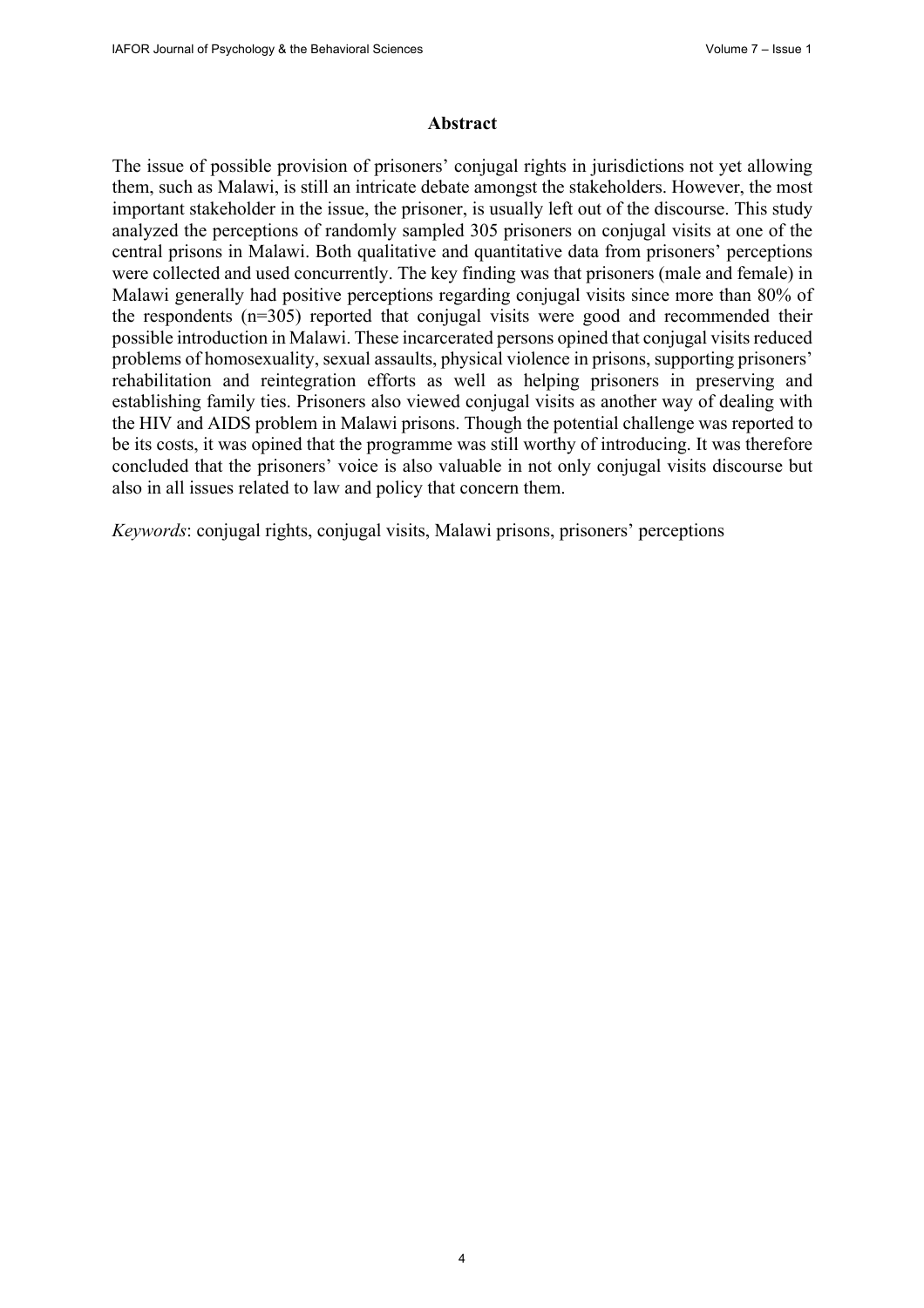It is said that imprisonment is the most ancient and oldest penal institution (Goyal, 2018). Traditionally, incarceration was meant to be painful since it was meant to deprive the prisoner of many civil rights and privileges in addition to their liberty. Imprisonment was aimed at extracting retribution from the offenders and to deter the would-be ones (Durrant, 2013; Parkinson, 1997). However, it is now widely held that punishment-centered imprisonment does not usually work in reducing recidivism and even deterrence (Durrant, 2013; Useem & Piehl, 2008; Yates, 2012). Durrant (2013) argues that as much as many scholars would argue that the threat of imprisonment, in general, helps in the prevention of offending, there is a considerable doubt that imprisonment completely deters crime in the society. This is because the punitive strength of criminal sanctions is not sufficient enough to deter offenders. Instead, offenders are made hard-core criminals who are likely to be much more dangerous when they are released into their societies (Useem & Piehl, 2008).

Malawi was also not exceptional. In the past, the prison regime was punishment-oriented. Burton et al. (2005) observed that prison life was generally dehumanizing to inmates. It was engrossed on taking away their most basic freedoms and placing little emphasis on prisoners' well-being and health since they were perceived as deserving the prison hardships. That is why many court's sentences in Malawi included the phrase "imprisonment with hard labour". The 1994 revision of the Malawi Constitution was the genesis for the change. It was felt that the prison regime in Malawi needed a total paradigm change from punitive centeredness to the rehabilitation model. Section 163 of the constitution includes the rehabilitative function of the prison regime as it establishes the Malawi Prisons Service as an institution mandated to "house, detain and rehabilitate persons sentenced to imprisonment" (Republic of Malawi, 2017, p. 73). This is clearly expounded in the current mission of the institution which states that prison service is existing to provide for effective rehabilitation, reformation and community reintegration services to inmates as the service's contribution to public security and safety in the country (Malawi Prison Service [MPS], 2016). In line with this legal framework, Malawi prisons introduced numerous programs aimed at rehabilitation and reformation of prison inmates such as education, technical and vocational training, chaplaincy and religious services (Kajawo, 2019).

Nevertheless, many researchers still bemoan shortages of effective rehabilitation and reintegration activities or programming of prisoners in Malawi (Burton et al., 2005; Kajawo, 2019). It was found that many offenders are released from prisons without proper efforts by the prison service to rehabilitate and reconnect these people to their societies for effective reintegration processes. This is the main cause of high rates of recidivism in the country. According to some studies, offenders' continued connection and communication with their families and friends while serving their sentences enhances their chances of not reoffending after their release (Burton et al., 2005; Durrant, 2013; Kajawo, 2021). Interestingly, the Malawi Prisons Act has some provision that could help in enhancing the continued connection of prison inmates with their outside world through mails, telephones and regular visits (Burton et al., 2005). Additionally, this 1962 legislation incorporated a provision for the license to be at large only for prisoners serving life imprisonment. Section 110 provides that qualified life-sentenced inmates may be temporally released for a period to stay with their families to enhance their community reintegration. However, this provision is not currently operational for unknown reasons.

There is indeed a need for the prison service to devise many activities or programs that can enhance rehabilitation and reintegration processes of the incarcerated people. This is to provide for more opportunities for inmates to have a meaningful relationship with people in their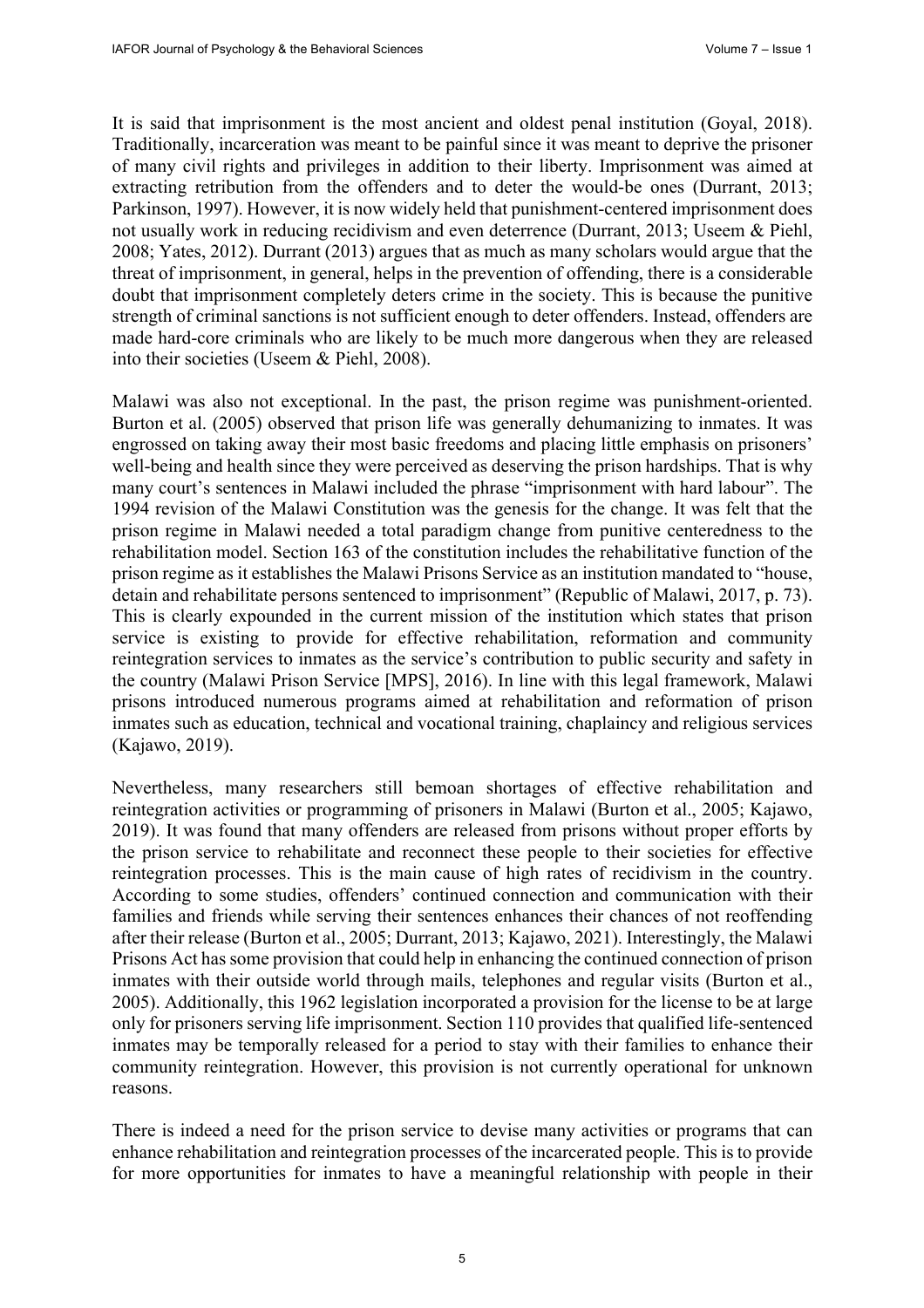communities while serving their sentences to reduce the dehumanizing effects of imprisonment (Kajawo, 2021). Amongst these opportunities is the provision of conjugal visits to the incarcerated people which is not yet provided for in the current prisons legalizations in Malawi.

# **Conjugal Visits in Prisons**

Conjugal visits in prisons are scheduled private meetings between inmates and their significant others, usually, their legal spouses and families during which they may engage in whatever legal activity they desire including sex (Hensley et al., 2002; Kajawo, 2021; Thompson & Loper, 2005; Einat & Rabinovitz, 2012; Wyatt, 2006). During this scheduled period, an inmate is allowed to spend several intimate hours or days with their visitor(s). To qualify for these visits, inmates are expected to meet certain requirements of which the standard ones are good conduct while serving their sentences and being legally married to the visiting spouse (Yakubu, 2018).

It is recorded that Mississippi State Penitentiary in Parchman was the first prison in the world to allow conjugal visits to prisoners as early as 1900 which were used as a motivation tool for prisoners' hard work and good conduct in the cotton plantations (Hopper, 1969; McElreath et al., 2016). In the 21st Century, at least six states in the USA and other countries such as Spain, France, Sweden and Denmark, Switzerland, Germany, Greece, Russia, Israel, Canada, Brazil, Philippines, Turkey and Belgium were reported to allow incarcerated people to enjoy conjugal visits in prisons (Carlson & Cervera, 1991; Deutsche Manipulationskunst, 2015; Einat & Rabinovitz, 2012; Hopper, 1989; Singh & Dasgupta, 2015; Smit & Dunker, 2001; Washington Department of Corrections, 2005; Wyatt, 2006; Yakubu, 2018). These included three African countries, namely; Kenya (Einat, 2017), Egypt (Shamel, 2004; Wyatt, 2006) and Tanzania (Presse, 2018; Rweyemamu, 2018). In Tanzania, the programme, which was announced in 2012, was eventually launched, but short-lived because the new political regime of the country directed an end to it in 2018 (Majaliwa, 2012; Presse, 2018; Rweyemamu, 2018).

In 2014, the Malawi Government established a special law commission to review the Malawi Prisons Act to align it with the dictates of the Malawi Constitution and other applicable international law and principles in the administration, governance and management of prisons and prisoners (Kajawo, 2021; Kitta, 2015). Amongst the issues that sparked a hot debate in the consultative meetings for this law review was the possibility of including conjugal visitation rights in the revised prisons legislation (Nzangaya, 2016; Magombo, 2016; Phiri, 2016). Some stakeholders embraced the idea since, according to them, had the potential of assisting in the rehabilitation and community reintegration of prison inmates. Phiri (2016) reports that stakeholders especially human rights activists indicated that providing conjugal visitations to well-behaved prisoners "would among other things help to preserve marriages, reduce HIV/AIDS prevalence and homosexuality cases in prisons" (para. 6). According to another activist, Malawi just needed to include prisoners' conjugal visits in the laws because the investigations showed that HIV was spreading very quickly in prisons partly because a huge number of inmates were involved in homosexuality practices (Nzangaya, 2016). However, another group of stakeholders were reported to have seriously opposed and ruled out the possibility of including conjugal rights of prisoners in the prisons legislations. This was mainly because prisons did not have proper facilities for conjugal visits (Magombo, 2016). To them, the issue of inclusion of conjugal rights in the prisons legislation was not a priority to the country since the contemporary pressing issue was overcrowding of prison facilities.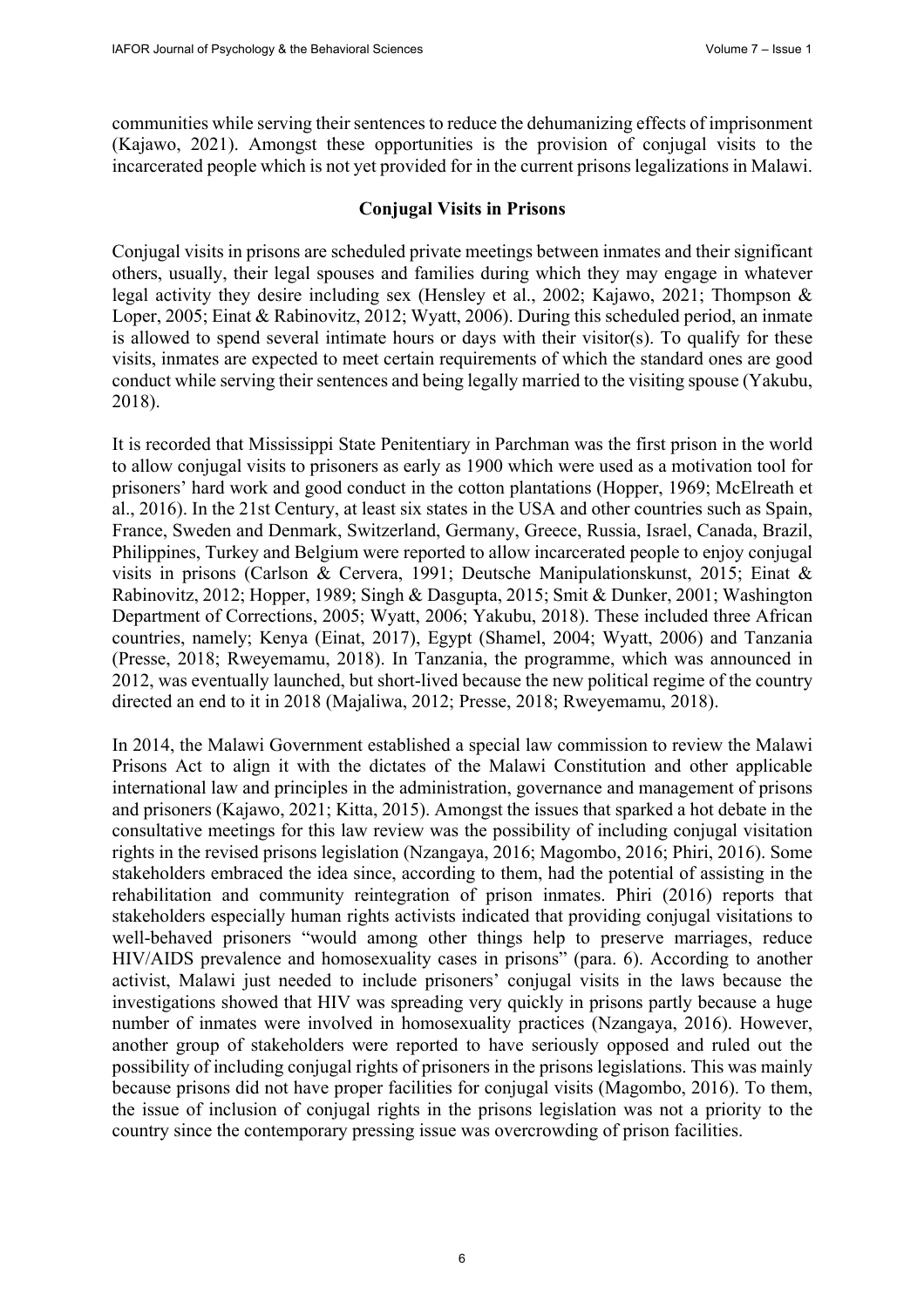## **Statement of the Problem**

Several studies on the perceptions or attitudes of key stakeholders on conjugal visitation rights in prisons have been conducted all over the world (e.g. Bennett, 1989; Carlson & Cervera, 1991; Duba, 2016; Goyal, 2018; Hensley et al. 2000; Hensley et al., 2002; Hopper, 1962; Hopper, 1969; Singh, & Dasgupta, 2015; Wyatt, 2006). Majority of these studies were done in jurisdictions in which conjugal visit programmes were already introduced and operational of which the majority are western countries, with very few African countries such as Egypt, Kenya and Ethiopia (Duba, 2016; Einat, T. & Rabinovitz, 2012; Shamel, 2004), hence rendering scarcity or dearth of research in jurisdictions in which conjugal visits were not yet allowed.

Specifically, there is a dearth in research on this topic in Africa since most of the African reports on conjugal visits are not based on empirical studies but merely news articles (e.g. Majaliwa, 2012; Mbewe, 2016; Mwangi, 2019; Phakathi, 2012; Rweyemamu, 2018; Sichone, 2019). Einat & Rabinovitz (2012) observe that even those studies done in other continents on attitude and views of inmates have been conducted solely in male prisons that give uncertainty in the applicability of their findings to female inmates (Einat & Rabinovitz, 2012; Krahn et al., 2020). Einat (2017) found gaps in the literature on how various stakeholders perceive the meanings, functions, and implications of conjugal visitation programmes in prisons that needed exploring. This is also more valuable in the jurisdiction in which conjugal visits are not yet offered in prisons. In Malawi, the special law commission for the review of prison legislation engaged only the prisons managers and other outside stakeholders in consultative meetings of which their reactions on prisoners' conjugal visits were mainly negative as reported in the news media (Kitta, 2015; Magombo, 2016; Nzangaya, 2016; Phiri, 2016). The most important stakeholder, the prisoner was not consulted, hence their views are not documented anywhere. Prisoners' perceptions are likely to be valuable on the issue.

# **Purpose of the Present Study**

This study was aimed at analysing the perceptions of male and female prison inmates on conjugal visitation rights at one of the maximum (central) prisons in Malawi. The study was thus aimed at broadening the understanding of conjugal rights issues using a different approach. Rather than targeting inmates in jurisdictions in which conjugal rights are accessible, the study chose to analyse the opinions of incarcerated people in a country that is not yet allowing conjugal visits in their penitentiary facilities. The study was, therefore, guided by two research questions:

- What are the perceptions of incarcerated persons in Malawi on conjugal visits in prisons?
- What are the perceptions of the incarcerated persons on the benefits and disadvantages of conjugal visits in Malawian prison context?

# **Methodology**

The study was undertaken at one of the maximum (central) prisons in Malawi using a descriptive survey research design. Malawi has 30 prison facilities of which five are categorized as maximum-security prisons, which are regional referral prisons that admit all categories of prisoners in terms of crimes committed and length of sentence. Both qualitative and quantitative data from prisoners' perceptions on conjugal visits in prisons were collected and used concurrently (Plano Clark and Creswell, 2015). The researcher used semi-structured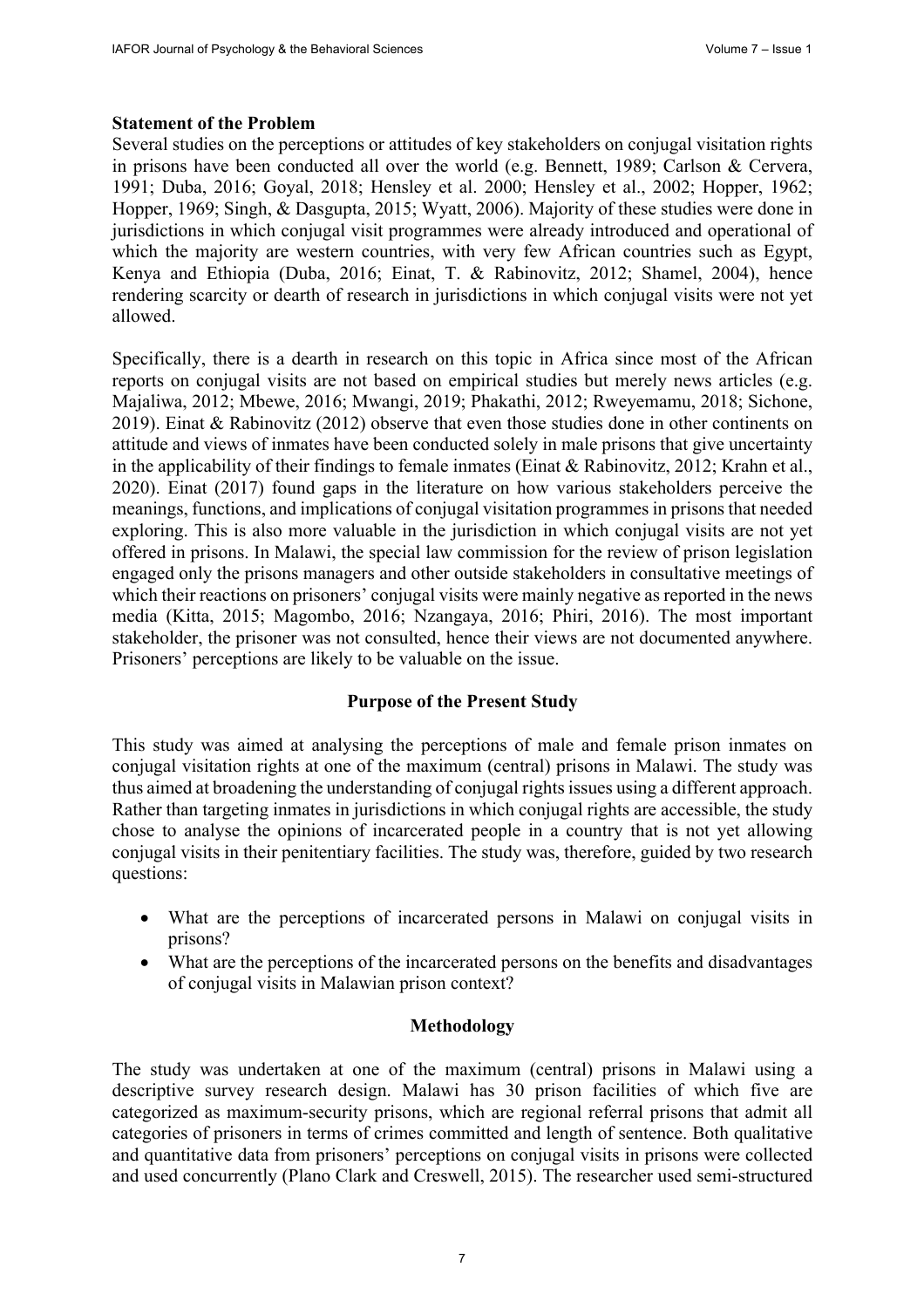questionnaires with both close and open-ended questions to explore how incarcerated persons made meaning of the term "conjugal visits" and their perceptions on its potential and appropriateness in their facilities. Firstly, the researcher asked the respondents if they had any knowledge or had heard anything regarding conjugal visits before this study. This was followed by a request to explain what they knew or heard in brief about conjugal visits. The researcher then provided a brief explanation of what conjugal visits are about to the respondents to prepare them for the proceeding question items. The question items were intended to gather their general attitude and perceptions on the idea of conjugal visits and their views regarding their benefits and some of the challenges that are likely to be faced in a Malawian prison context.

#### **Participants and Data Collection**

The study involved 305 incarcerated persons at one of the central prisons in Malawi. During the time of the study, this prison was holding a total of 1,828 which included 40 females. The study randomly sampled 15.6% (285) of the total male inmates' population at the prison  $(N=1,788)$  and 50% (20) of the female inmates (N=40). The mean age of the participants was approximately 32.24 years and Standard Deviation was 7.98 since the age range was 18 to 76. Amongst the respondents, 227 (74.4%) were married, 65 (25.3%) were single and 13 (4.3%) were either divorced or widows. Incarcerated persons were considered as participants because they were the basic key stakeholder of the conjugal visits." Seth (1892, p. 233) argues that every individual responds effectively when they are given opportunity to contribute to issues affecting them rather than just being "passively moulded by society according to its ideas, either of its own convenience or of his good" (p. 233). According to him, "…a man knows himself from the inside as it were" (p. 233) hence prisoners have a valuable voice and input in the conjugal rights debate. Therefore, the involvement of inmates in this study cannot be overemphasised. Data was generated from all participants using semi-structured questionnaires which contained both close and open-ended question items.

#### **Procedure and Data Analysis**

Approval to conduct this study at one of the central prisons in Malawi was sought and received from the Chief Commissioner of Malawi Prisons as well as from the officers' in-charge of those prisons and the participants. All participants were informed of the aim of the survey. Questionnaires included an area and a form on which all respondents were requested to give their consents to participate in the study by signing, being briefed in a language they could properly understand the content of the form as well as the purpose and procedure of the study. Data obtained from some close-ended questions were edited, coded, classified and analyzed descriptively with the help of the computer statistical software package, IBM SPSS version 22.0. The software helped in reporting associations between variables at the  $P < 0.05$  level of significance as well as the computation of responses into frequencies and percentages. Qualitative data from open-ended questions were analyzed through content analysis and presented in narrative form with specific highlights on distinct themes.

#### **Findings**

This study examined respondents' prior knowledge of conjugal rights before being briefed on the subject. Their perceptions and attitudes towards the idea of conjugal visits in prisons were then generated and analysed.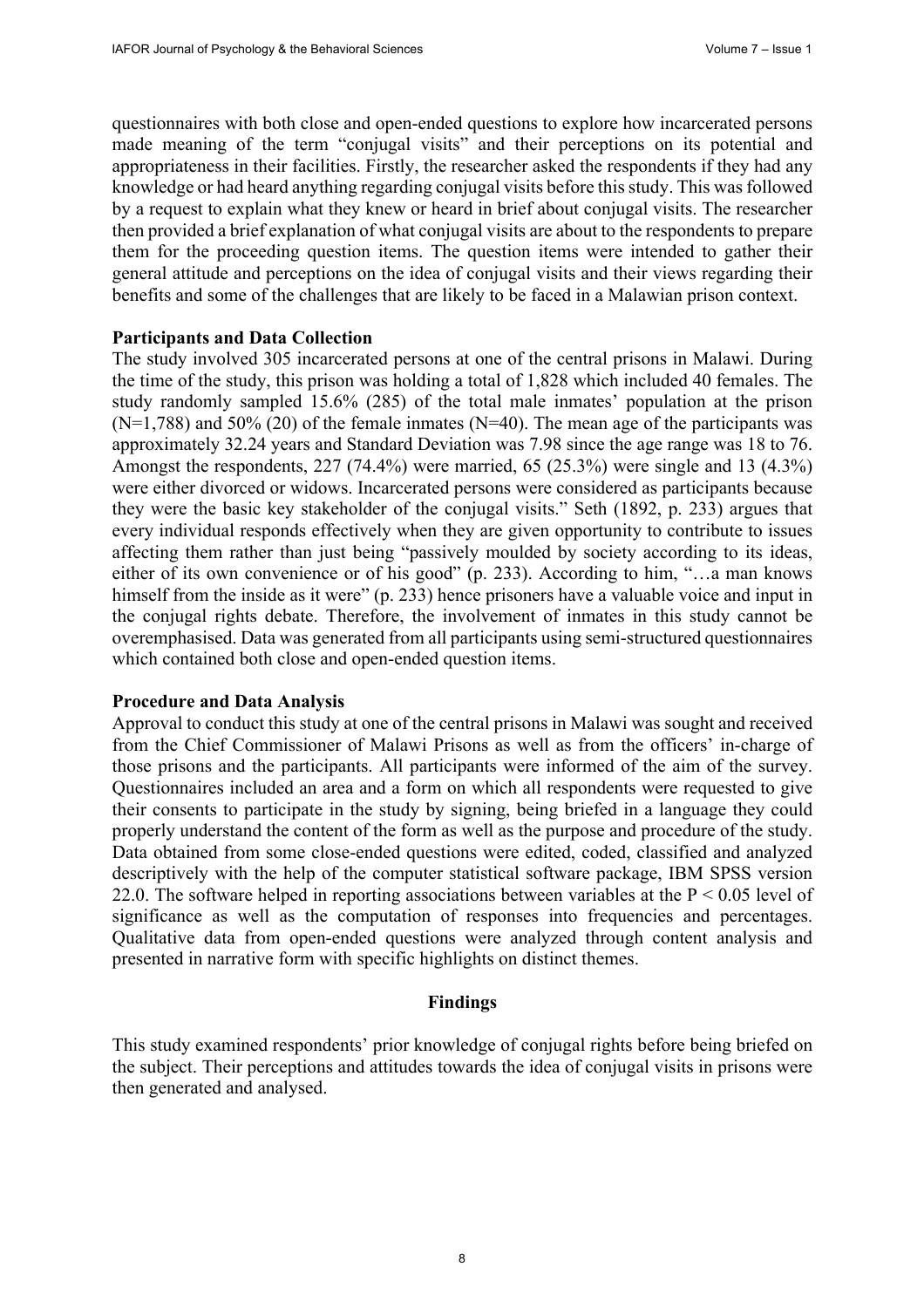# **Prior Knowledge and Perceptions of Respondents on Conjugal Visits in Prisons**

The study sought to find out if the respondents had prior knowledge or had heard about conjugal visits before this study. According to Table 1, both male and female prisoners (83%) indicated that they did not have any knowledge and have never heard of the conjugal visits.

# **Table 1**

*Respondents' Prior Knowledge and General Perception Regarding Conjugal Visits*

| <b>Characteristics</b>                                   | Male $(n=285)$ |      | Female $(n=20)$ |             | P-value |
|----------------------------------------------------------|----------------|------|-----------------|-------------|---------|
|                                                          | <b>Freq</b>    | %    | <b>Freq</b>     | %           |         |
| Have you ever heard about conjugal visits?               |                |      |                 |             | < 0.001 |
| Yes                                                      | 49             | 17.2 |                 | 5.0         |         |
| N <sub>0</sub>                                           | 235            | 82.5 | 19              | 95.0        |         |
| Neutral                                                  |                | 0.4  |                 |             |         |
| Do you think prisoners' conjugal visits are good?        |                |      |                 |             | < 0.01  |
| Yes                                                      | 235            | 82.5 | 16              | 80.0        |         |
| No                                                       | 50             | 17.5 | 4               | <b>20.0</b> |         |
| Would you recommend the introduction of conjugal visits? |                |      |                 |             | < 0.001 |
| Yes                                                      | 237            | 83.2 | 17              | 85.0        |         |
| No                                                       | 48             | 16.8 |                 | 15.0        |         |

However, out of the 17% who indicated having prior knowledge of conjugal visits (50 inmates), only seven male respondents were able to describe what they knew about conjugal visits. According to a married 32-year-old male, a conjugal visit is *"an opportunity in which relatives of convicted persons come and chat with them in a closed room*". Another 40-year-old married male wrote, *"It is a privilege given to inmates to chat with their spouses and children (family). They are given space and time to interact"*. Another prisoner (a 38-year-old married male) even indicated one of the essential conditions for prisoners' accessibility to conjugal visits *"Reformed or well-behaving prisoners are given a chance to have sex with their wives or husbands while they are in prison".* It was interesting to also note that even some nonmarried respondents were aware of these standard conditions as two of them had this to say:

*It's a visitation of prisoners' wives or husbands in prison where a prisoner and a spouse engage in sexual activities with their legally married spouses only given to those well-behaving prisoners (a single, 23 years old male)*

*A right exercised by an inmate to be visited by family members such as wife, husband, children, fiancé, fiancée, in a separate room in absence of the prison officers for a period of one to seven days – enjoying their family love (a single, 40 years old male)*

This just showed that some prisoners were aware of the conjugal visits in prisons even though these visits were not yet accessible to them in Malawi. This was followed by a stage in which the researcher briefly oriented the respondents regarding conjugal visits; what they are and some general conditions and practices. After getting a glimpse of the idea of conjugal visits, more than 80% of respondents (n=305) reported that conjugal visits were good for prisoners and a similar percentage recommended their introduction at their prison as shown in Table 1.

According to a 22-year-old married male, provision of conjugal visits would be a very good practice because marriage is sacred in the eyes of God hence nothing needed to hinder its continuity including imprisonment. Comparing the perceptions based on marital status, it was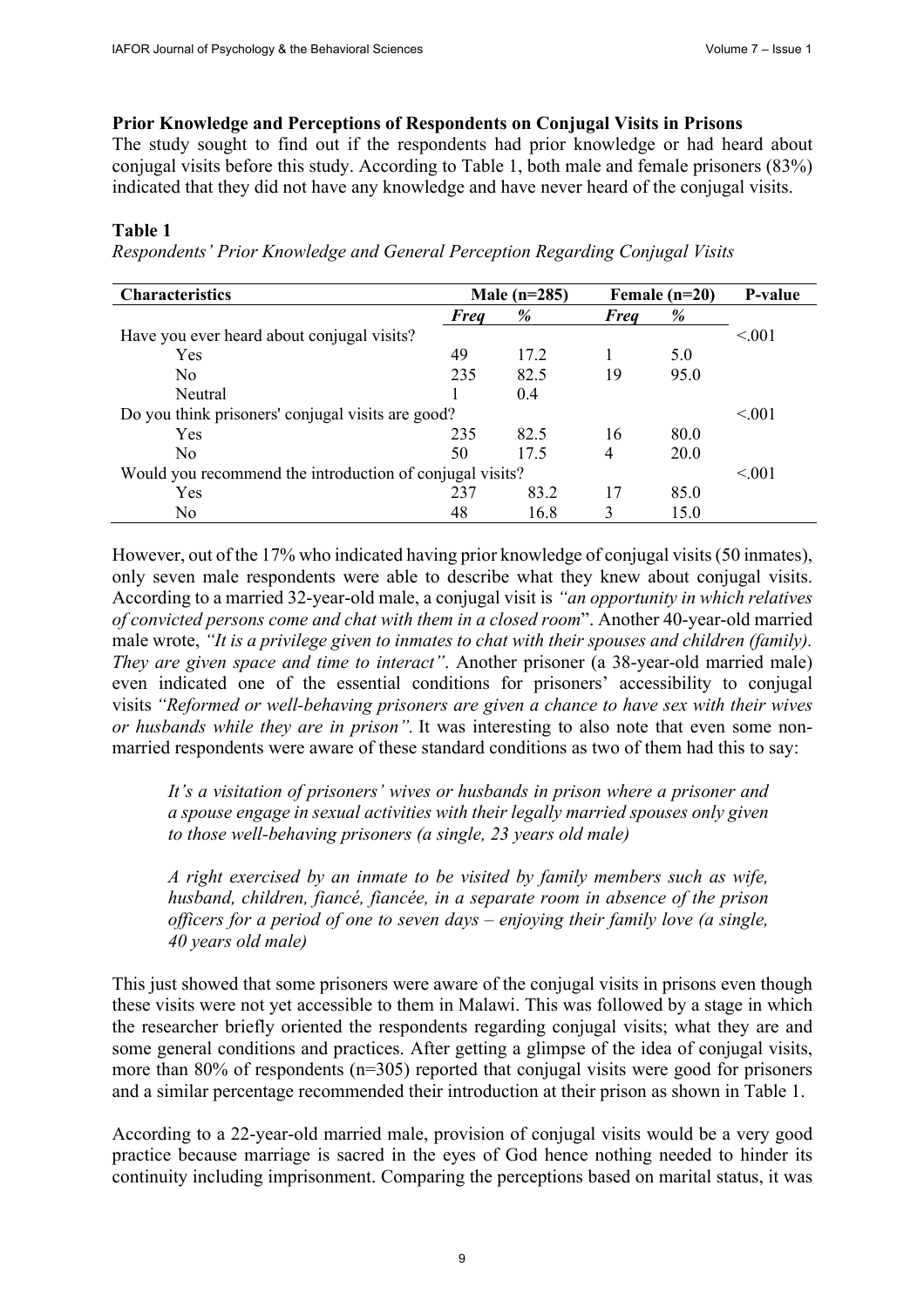noted that 34% of single respondents (n=65) indicated "No" to the statement that conjugal visits were likely to be good, while only 13% ( $n=227$ ) and 15% ( $n=13$ ) married and divorced respectively indicated "No" to the same statement. This could because of the respondents' knowledge of the condition restricting the enjoyment of this privilege to only legally married individuals, hence many singles did not see it as a good thing since were likely not to benefit from it.

## **Perceptions of Incarcerated Persons on the Benefits of Conjugal Visits in Prisons**

Both male and female prisoners (more than 80%) agreed that conjugal visits are likely to be beneficial to incarcerated persons and even prison systems as illustrated in Table 2.

#### **Table 2**

| <b>Characteristics</b>                                             |             | Male $(n=285)$ |             | Female $(n=20)$ |                  |  |
|--------------------------------------------------------------------|-------------|----------------|-------------|-----------------|------------------|--|
| Conjugal visits would                                              | <b>Freq</b> | %              | <b>Freq</b> | %               |                  |  |
| reduce the problems of homosexuality and sexual assaults in prison |             |                |             |                 |                  |  |
| Agree                                                              | 245         | 86.0           | 14          | 70.0            |                  |  |
| Disagree                                                           | 40          | 14.0           | 6           | 30.0            |                  |  |
| reduce physical violence in prisons                                |             |                |             |                 | < 0.01           |  |
| Agree                                                              | 234         | 82.1           | 14          | 70.0            |                  |  |
| Disagree                                                           | 51          | 17.9           | 6           | 30.0            |                  |  |
| help in reforming the behaviour of inmates in prisons              |             |                |             |                 |                  |  |
| Agree                                                              | 232         | 81.4           | 14          | 70.0            |                  |  |
| Disagree                                                           | 53          | 18.6           | 6           | 30.0            |                  |  |
| help in establishing ties with their families                      |             |                |             |                 |                  |  |
| Agree                                                              | 263         | 92.3           | 17          | 85.0            |                  |  |
| Disagree                                                           | 22          | 7.7            | 3           | 15.0            |                  |  |
|                                                                    |             |                |             |                 | < 0.01<br>< 0.01 |  |

*Respondents' Perceptions on Benefits of Conjugal Visits*

It was noted in the open-ended responses discourses that many incarcerated persons recommended conjugal visits practice because of its potential to preserve and enhance family or marriage ties.

*Can help us to have the peace of the mind and can enhance the good relationships with our loved ones and children hence giving them hope that we are still together, and we will be together (24-year-old, married male);*

*Most of the prisoners' wives get married just because they cannot stand the long wait while their husbands are in prison. So, they find someone who might satisfy their sexual needs as she is also human she has feelings (23-year-old, single male);*

*When one is in prison, a lot of anxiety comes when he is thinking of the health of the loved ones. The spouse can remarry or start living a reckless life when they are not allowed to have sex with their loved ones in prisons. But all this might be reduced. The spouse will not get tempted to sleep with other people and get infected (31-year-old, married male).*

Even the female inmates were able to present their deep feelings regarding the likelihood of conjugal visits strengthening family relationships.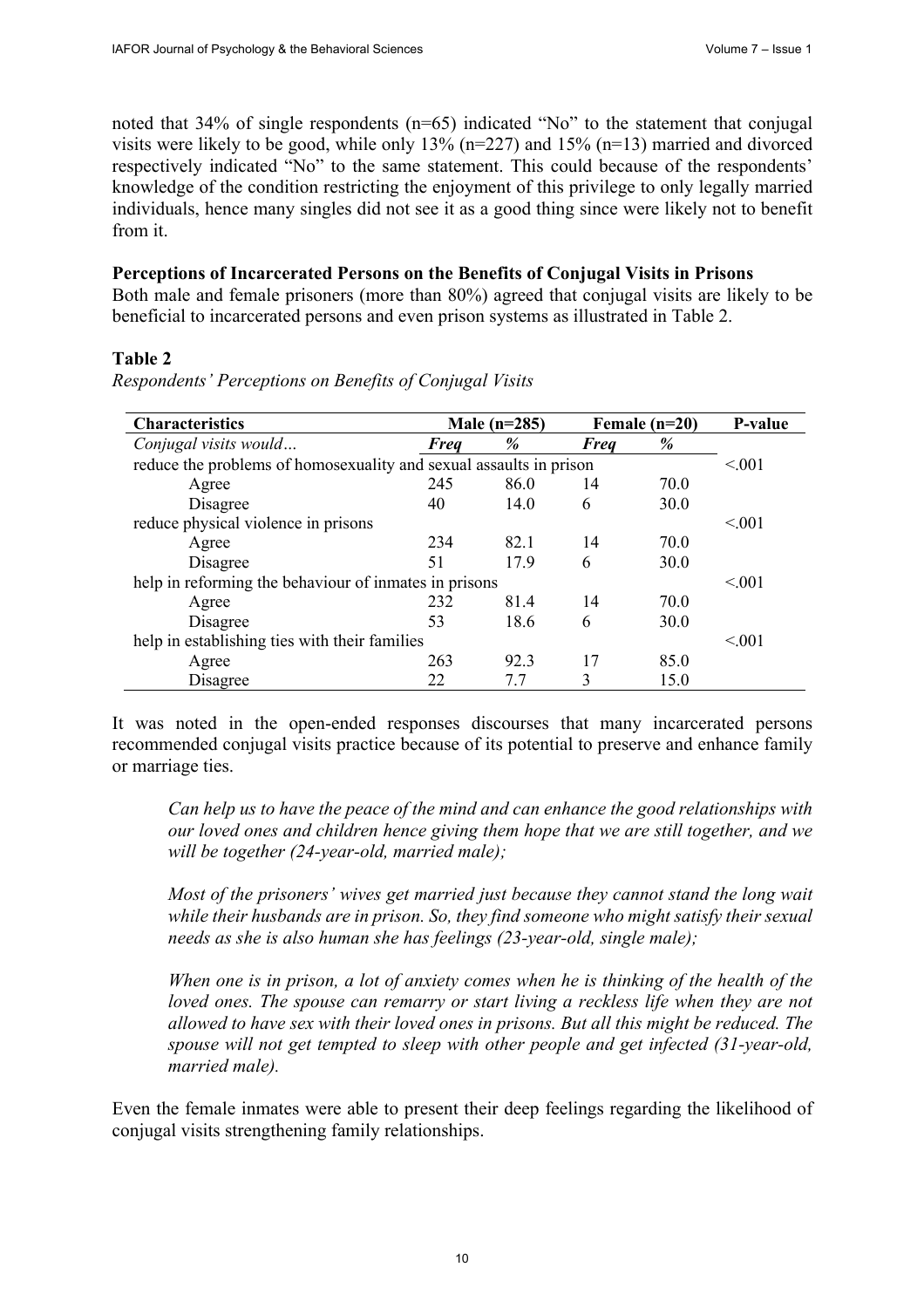*We too are humans, we have sexual feelings, this programme can help (37-year-old, married female);*

*We miss our husbands all times. Being given this private time would be good because you can have time to discuss some important family issues that would help in maintaining marriages (35-year-old, married female);*

*I am imprisoned together with my husband. But we don't have a chance to be together. This can bridge this gap (24-year-old, married female).*

Apart from enhancing family ties and other benefits which were indicated, it was also noted that many respondents felt that conjugal visits programme was another way of combating or fighting the HIV and AIDS pandemic.

*Can reduce sexually transmitted infections among married people and promote bonding between parents and children (35-year-old, divorced female);*

*…it will give prisoners chances to chat freely with their families and will reduce homosexuality which is spreading HIV and AIDS and it is also putting many lives at risk (40-year-old, married male).* 

From many of the respondents' narratives, it showed that incarcerated persons in jurisdictions in which conjugal visits were not yet introduced also felt strongly that these kinds of privileges were a good way to go for prison facilities in their rehabilitation, reformation and reintegration processes.

#### **The Respondents' Perceptions on the Disadvantages of Conjugal Visits**

Since every coin has two sides, this study was also interested to gather the perceptions of the respondents on some challenges and disadvantages that conjugal visits are likely to have in Malawian prison facilities context as illustrated in Table 3.

#### **Table 3**

*Respondents' Perceptions on Likely Challenges or Disadvantages of Conjugal Visits*

| <b>Characteristics</b>                                         | Male $(n=285)$ |      | Female $(n=20)$ |      | P-value |
|----------------------------------------------------------------|----------------|------|-----------------|------|---------|
| Conjugal visits would                                          | <b>Freq</b>    | %    | <b>Freq</b>     | %    |         |
| encourage one-parent family system                             |                |      |                 |      | < 0.001 |
| Agree                                                          | 115            | 40.4 | 12              | 60.0 |         |
| Disagree                                                       | 170            | 59.6 | 8               | 40.0 |         |
| be costly and expensive                                        |                |      |                 |      | < 0.01  |
| Agree                                                          | 118            | 41.4 |                 | 35.0 |         |
| Disagree                                                       | 167            | 58.6 | 13              | 65.0 |         |
| make single prisoners feel discriminated against               |                |      |                 |      |         |
| Agree                                                          | 107            | 37.5 | 12              | 60.0 |         |
| Disagree                                                       | 178            | 62.5 | 8               | 40.0 |         |
| likely to be prone to abuse by both prisoners and prison staff |                |      |                 |      |         |
| Agree                                                          | 151            | 53.0 | 7               | 35.0 |         |
| Disagree                                                       | 134            | 47.0 | 13              | 65.0 |         |

It was noted that there were statistically significant differences in the responses between males and females regarding three statements out of four. The only statement which the responses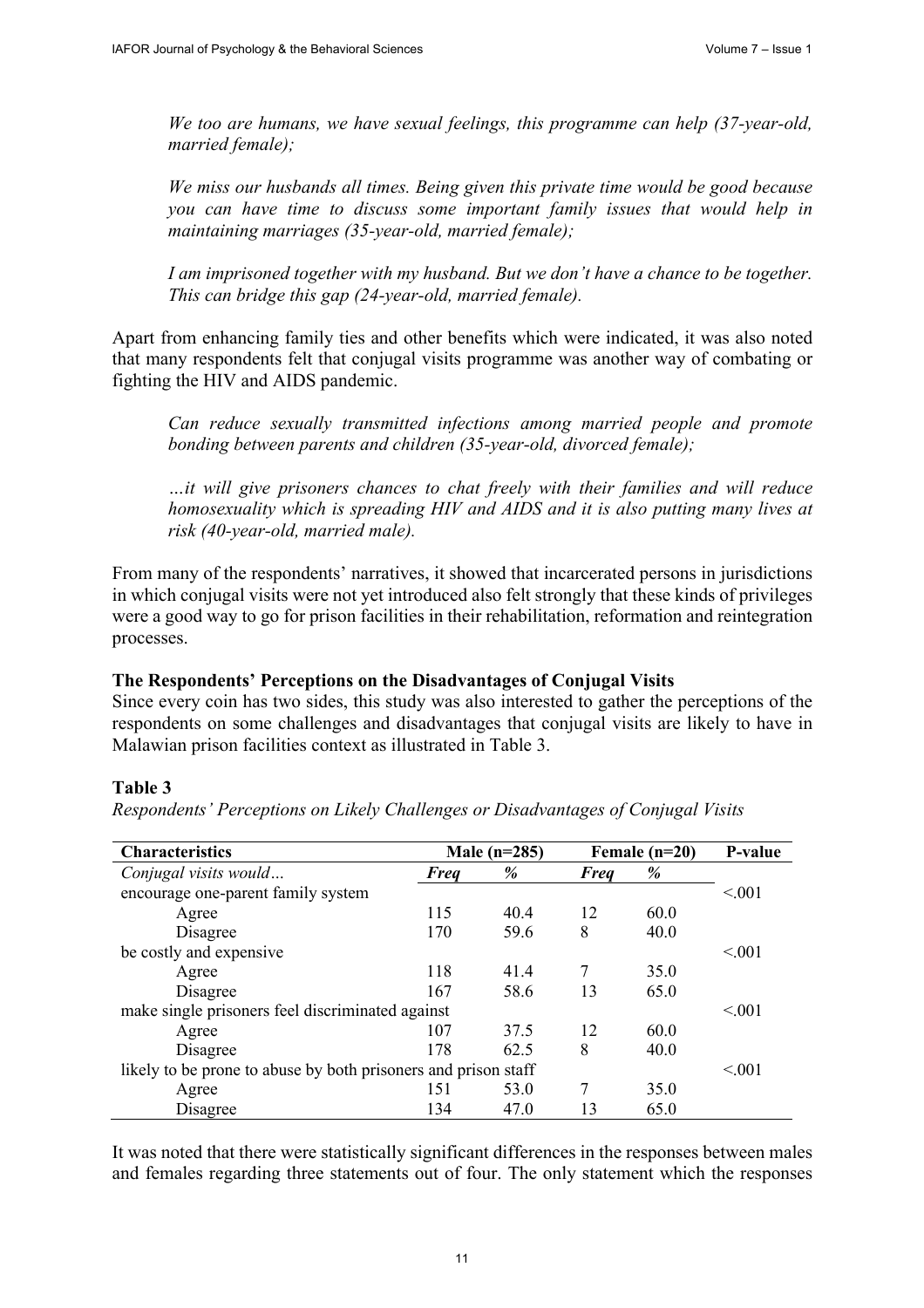were not statistically different was regarding whether conjugal visits programme was likely to be costly and expensive to the government. The perceptions of the female respondents closely paralleled those of their male counterparts since 41% of males and 35% of females agreed to the statement though most of both male and female respondents added in their narrative that the costs were worth the potential positive outcomes the programme was likely to produce.

But on the remaining three statements, it was noted that female respondents indicated that conjugal visits were likely to encourage one-parent family system (60% as compared to 40% of their male counterparts) as well as make single prisoners feel discriminated against (60% as compared to 37.5% of the male respondents). However, for the statement that the programme was likely to be prone for abuse, it was the male respondents (53%) who agreed to the statement as compared to only 35% of their female counterpart. These incongruities speak volumes regarding the gender-related differences in perceptions. Comparing the perceptions based on marital statuses, it was interesting to note that the majority  $(57%)$  of single respondents (n=65) agreed to the statement "conjugal visits would likely make single prisoners feel discriminated against" as compared to only  $34\%$  (n=227) and  $38\%$  (n=13) of the married and divorced respondents who also reacted positively to the statement.

In their qualitative narratives, it was noted that there was another group of respondents subscribing to a different school of thought regarding issues of HIV & AIDS and conjugal visits. Four respondents explained that access to conjugal visits might exacerbate the HIV and AIDS situation and the spread of other sexually transmitted infections in prisons. This is what two of them had to say:

*Not good to introduce since can contribute to the spread of HIV since most of the prisoners' wives are prostitutes] (36-year-old, married male);*

*This can make inmates have sexual intercourse with arranged prostitutes and this will cause the spread of HIV/AIDS in prisons (26-year-old, married male).*

Other respondents also added that conjugal visits were likely to lessen the pains of imprisonment hence encourage recidivism. According to a 40 years-old married male, *"This can promote more crimes in the country since prisoners may not feel the pains of imprisonment since they will not be missing their families".* Another respondent also opined that conjugal visits might contribute to high rates of escapes in prison facilities when the prisoners are emotionally affected by those meetings *"…some prisoners might be disturbed by disagreements that might arise with their spouses during these visits hence encouraging escapes"*, while another felt that the mere availability of these kinds of privileges might trigger sexual desire in prisoners *"…this might trigger sexual desires in us".* This just shows that incarcerated persons have a lot of things to contribute towards laws and policies that concern them, hence engaging them is always pivotal.

#### **Discussion**

From the results of this study, it can be concluded that people incarcerated in jurisdictions where conjugal visits programmes are not yet provided generally have similar positive attitude and perception regarding conjugal visits just as their counterparts in the jurisdiction in which they are accessible. In this study, more than 80% of the respondents (n=305) reported that conjugal visits were good and recommended their possible introduction at the facility. These findings generally correlate with similar findings of prisoners' perceptions on conjugal visits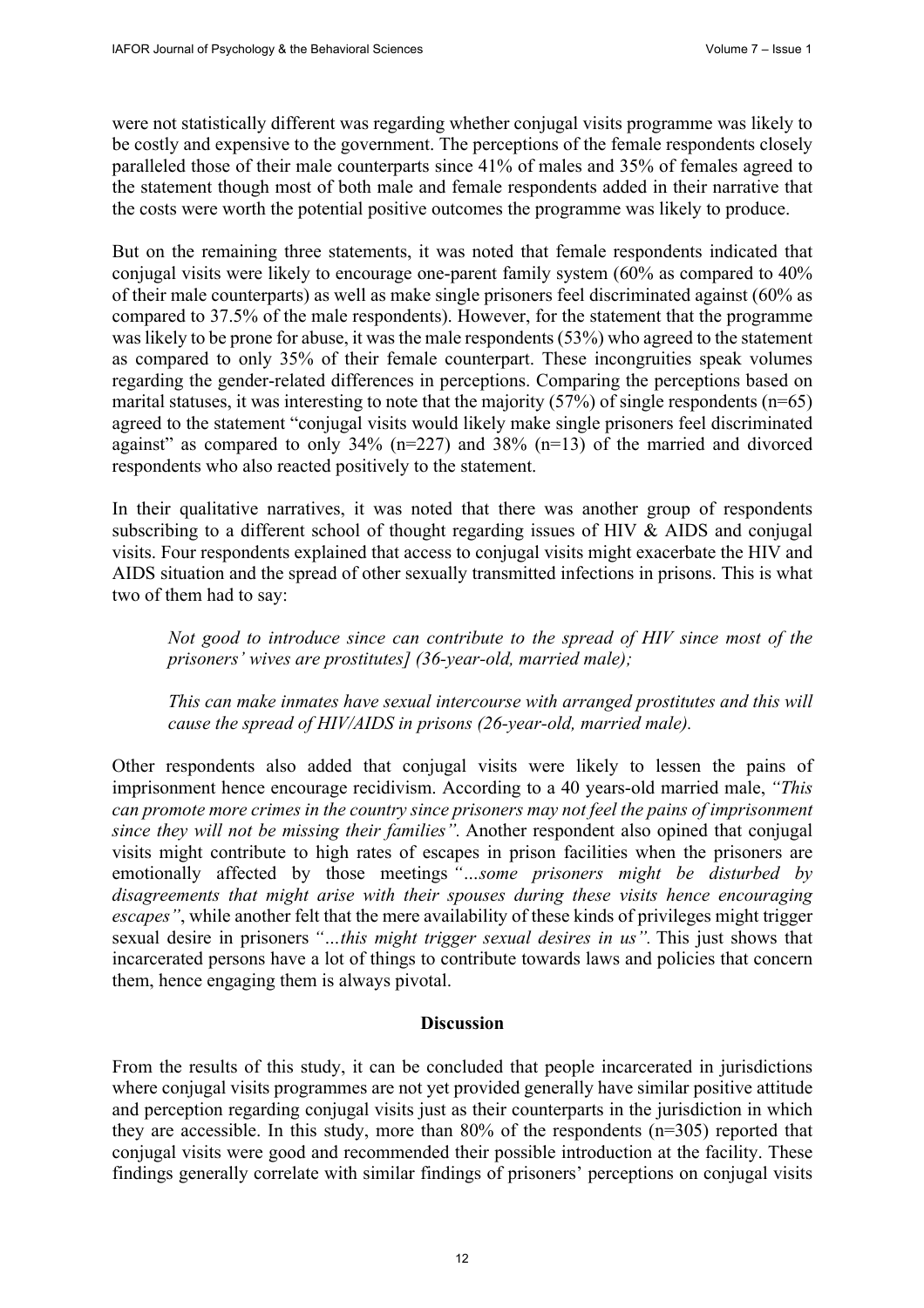in countries where their laws allow such visits (Einat, 2017; Krahn et al., 2020; Hensley et al., 2000). The slight differences amongst respondents based on marital statuses on percentages of respondents who indicated "No" to the statement that conjugal visits were likely to be good (34% of single, 13% of married, and 15% of divorced) could be attributed to the respondents' knowledge that only legally married individuals were the ones likely to enjoy this privilege. Therefore, many singles did not see it as a good thing since were likely not to benefit from it.

The findings on the benefits of conjugal visits also correlate with the general findings of the studies done elsewhere that many groups of people including prisoners, prison officers and spouses viewed conjugal visits as capable of reducing problems of homosexuality and sexual assaults (Einat & Chen, 2012; Hopper, 1989; Kajawo, 2021; Knowles, 1999; Wyatt, 2006), reducing physical violence (Knowles, 1999), supporting rehabilitation and reintegration efforts (Carlson & Cervera, 1991; Einat & Rabinovitz, 2012; Robertson, 2003), and helping and providing opportunities to incarcerated persons to preserve and establish family ties (Hensley et al., 2000; Hensley et al., 2002; Krahn et al., 2020; Kent, 1975; McElreath et al., 2016; Wyatt, 2006). From the open-ended discourses, apart from enhancing family ties and other benefits which were indicated, it was also noted that many respondents felt that conjugal visits programme was another way of combating or fighting the HIV and AIDS pandemic in prisons. This was through the reduction of prison homosexuality; concurring with the views of other stakeholders who were involved in the 2016 consultative meetings (Nzangaya, 2016). But another group felt that the same conjugal visits might exacerbate the HIV and AIDS situation and the spread of other sexually transmitted infections in prisons contacted from the spouses from outside, just as it was also observed by Einat (2017).

The study also revealed that some incarcerated persons felt that the programme was likely to face some challenges or have some disadvantages in a Malawian prison context. It was found that both male and female respondents had closely parallel positive perceptions (41% of males and 35% of females) that conjugal visits programme could be expensive to the government hence increasing the chances of not being considered for introduction. This concurs with other scholars who argued that the process of reviewing the prison laws to create room for conjugal rights as well as the construction of proper infrastructure is likely to be costly and expensive especially in developing countries (Goyal, 2018; Kajawo, 2021; Singh & Dasgupta, 2015; Yakubu, 2018). Nonetheless, many of the respondents of this study still defended the costs since, according to them, were worthy of the benefits potentially expected from such a programme.

The incongruities between male and female respondents on the remaining three statements regarding conjugal visits' effects on the family system, its discriminatory condition against unmarried persons and its likely prone to abuse speak volumes regarding the gender-related differences in perceptions. This is because women were likely to feel more negative on the possibility of single-parenting than men since child care is usually stereotypically considered feminine activity (Marks et al., 2009). Moreover, men are expected to react more strongly to perceived distributive and procedural justice than women hence more sensitive to possible abuse of the programme (Foley et al., 2005; Gilligan, 1982).On the same note, the differences in the perceptions based on marital statuses in which the majority (57%) of the unmarried respondents (n=65) agreed to the statement that "conjugal visits would likely make unmarried prisoners feel discriminated against" as compared to only  $34\%$  (n=227) and  $38\%$  (n=13) of the married and divorced respondents respectively pointed to the fact that many unmarried prisoners did not feel any need to have the programme than the married and divorced ones.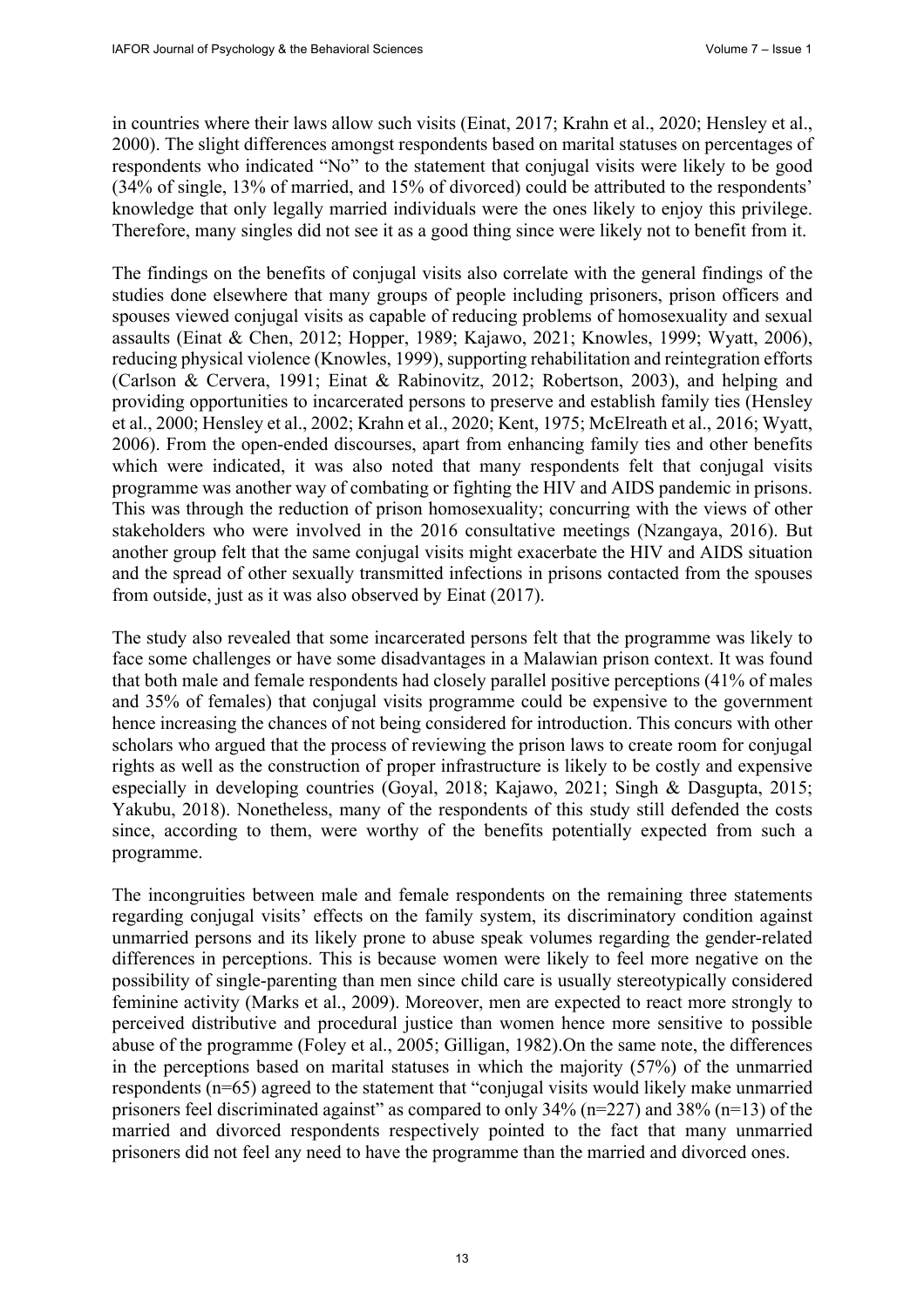These findings agreed with many studies (Burton et al., 2005; Einat, 2017; Goyal, 2018; Murray, 2005; Singh & Dasgupta, 2015). Goyal (2018) argues that conjugal visits might result in procreation which contributes to one-parent family systems. Burton et al. (2005) argue that children from single-parent homes are likely to be at a high risk of turning to crime due to a lack of suitable role-models. They are also likely to experience many psychological problems than those from two-parent homes (Murray, 2005). Commenting on likely abuse of the programme, Singh and Dasgupta (2015) argue that the possibility of corruption creeping in cannot be ignored especially in most developing countries where prison officers are often underpaid.

This study just revealed that incarcerated persons have a lot of things to contribute towards laws and policies that concern them, hence engaging them as one of the key stakeholders would always be valuable. It is an undeniable though the unfortunate fact that prison reforms have not been the society's priorities in many African countries. Though there have been some little developments in improving the lives of prisoners in Malawi since the Constitutional Court case of 2009 of *Gable Masangano v Attorney General & Others*, it is still far from satisfactory. That is why the issue of the possible introduction of conjugal visits in Malawi prisons aroused an intricate debate. Just like in other social debates such as gay-rights and abortion laws, there is also a need for an engagement of intellectual debate on issues of conjugal rights of prisoners. There is no need to continue "hiding beneath our moral cover" (Singh & Dasgupta, 2015, p. 88).

#### **Implications for Prison Policy and Practice**

The findings of the study have several implications for prison policy and practice. Prisons need to put more emphasis on the humane aspect of an individual. Burton et al. (2005) observe that the Malawi Constitution entitles prisoners to the rights to humane conditions of detention, dignity, privacy and the right to communication and visitation. This is because contact with the outside world can also assist in their rehabilitation processes. It is important to understand that a prisoner does not cease to be a human being when incarcerated hence they do not lose their sexuality (Singh & Dasgupta, 2015). Therefore, it would be irrational to expect that prisoners check their sexuality at the prison gate. The society needed to take heed of many prisoners' plea to be allowed to satisfy their sexual needs to enable them to maintain ties with their spouses thereby also alleviating the homosexuality problem in prisons. In the words of Kaufman (1960), a prison regime that separates a man "…from his family in such a way that he is unable to enjoy periodic sexual satisfaction [conjugal visits] …" is inhumane and barbaric (p. 52). The society should not just rigidly focus on blind desire for justice and unreasonable spirit of vindictiveness since it can "afford to be…generous as well" to its incarcerated people (Seth, 1892, p. 233). Denying conjugal visit without proper reasons or justifications is subjecting even the innocent family members outside prison walls to punishment as well.

Regarding the possible costs of introducing conjugal visits programme, Malawi and other African countries needed to reconsider their stands on the issue. The expensiveness of the programme should not be considered as an excuse for not introducing it since good things are not always cheap or free (Kajawo, 2021; Magombo, 2016; Nzangaya, 2016). Even in the case of Mississippi, McElreath et al. (2016) noted that the economic reason which was cited for ending conjugal visits was just a scapegoat which was not even close to the main reason. According to them, the main reason was the conflict in the competing prison philosophies; between rehabilitation and punishment. Politicians and courts opted for punishment philosophy hence guiding the policy direction (Sanburn, 2014). But Malawi has embraced rehabilitation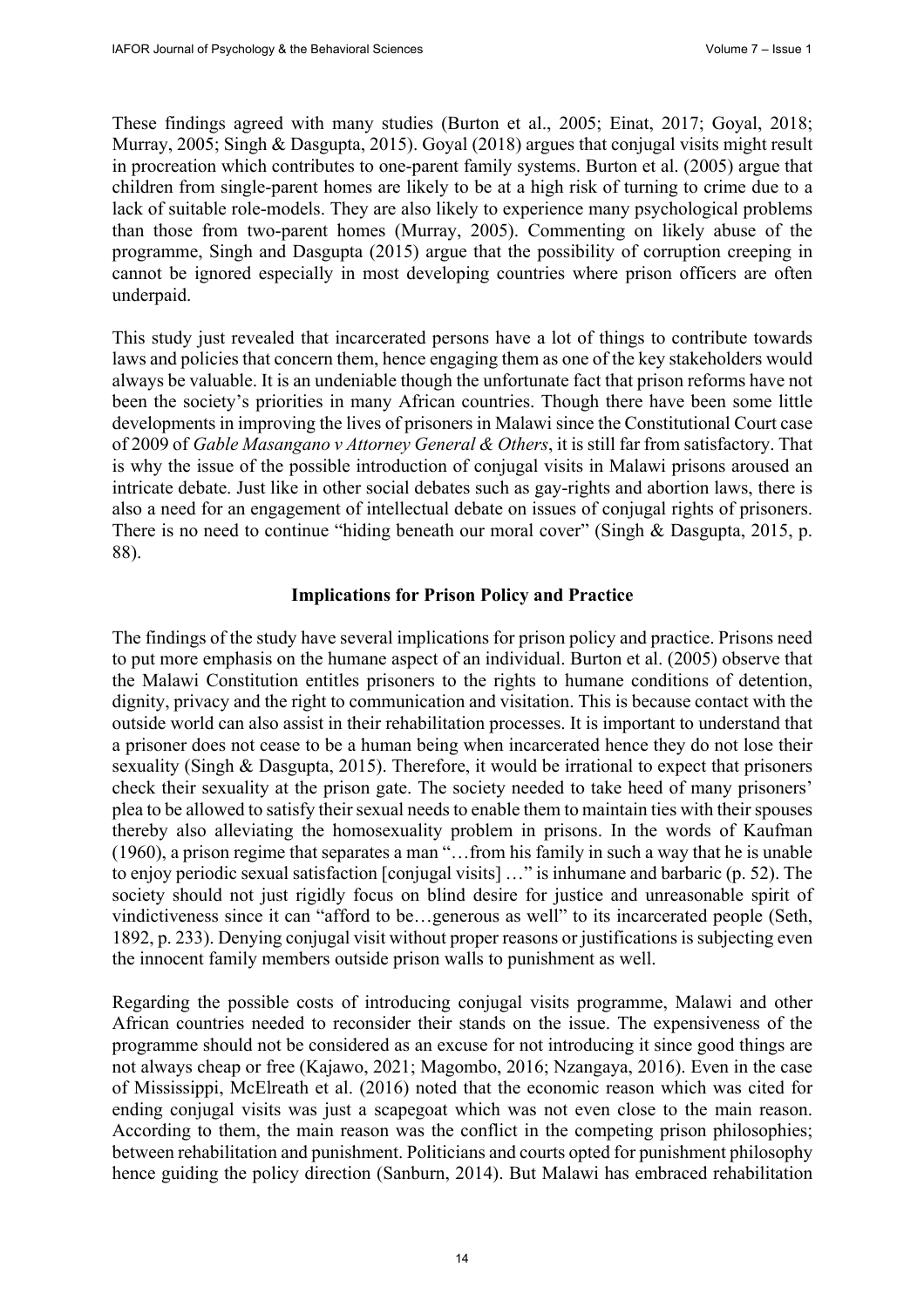philosophy hence these kinds of programmes are important. As a matter of fact, most of the costs attached to the programme are likely to be in the initial phase, such as construction and furnishing of special rooms for these visits. Malawi needed to just engage the first step by introducing these visits in its legislations. The government can then work with nongovernmental organisations in constructing those facilities.

#### **Limitations of the Study**

This study had one main limitation. The study was initially planned to include spouses of prisoners. But they were left out due to the inability to contact them because of the COVID-19 pandemic restrictions. Their inclusion would have enhanced the value of this study since the desirability of conjugal visits ought to be a question that should also be answered by the prisoner's spouse since conjugal rights become to be their civil rights (Schneller, 1976). Nevertheless, the involvement of prisoners was still valuable as has still informed the study, though the inclusion of prisoners' spouses is strongly recommended in future studies.

## **Declaration of Conflicting Interests**

The author declared no potential conflicts of interest with respect to the research, authorship, and publication of this article.

## **Funding**

The author received no financial support for the research, authorship, and publication of this article.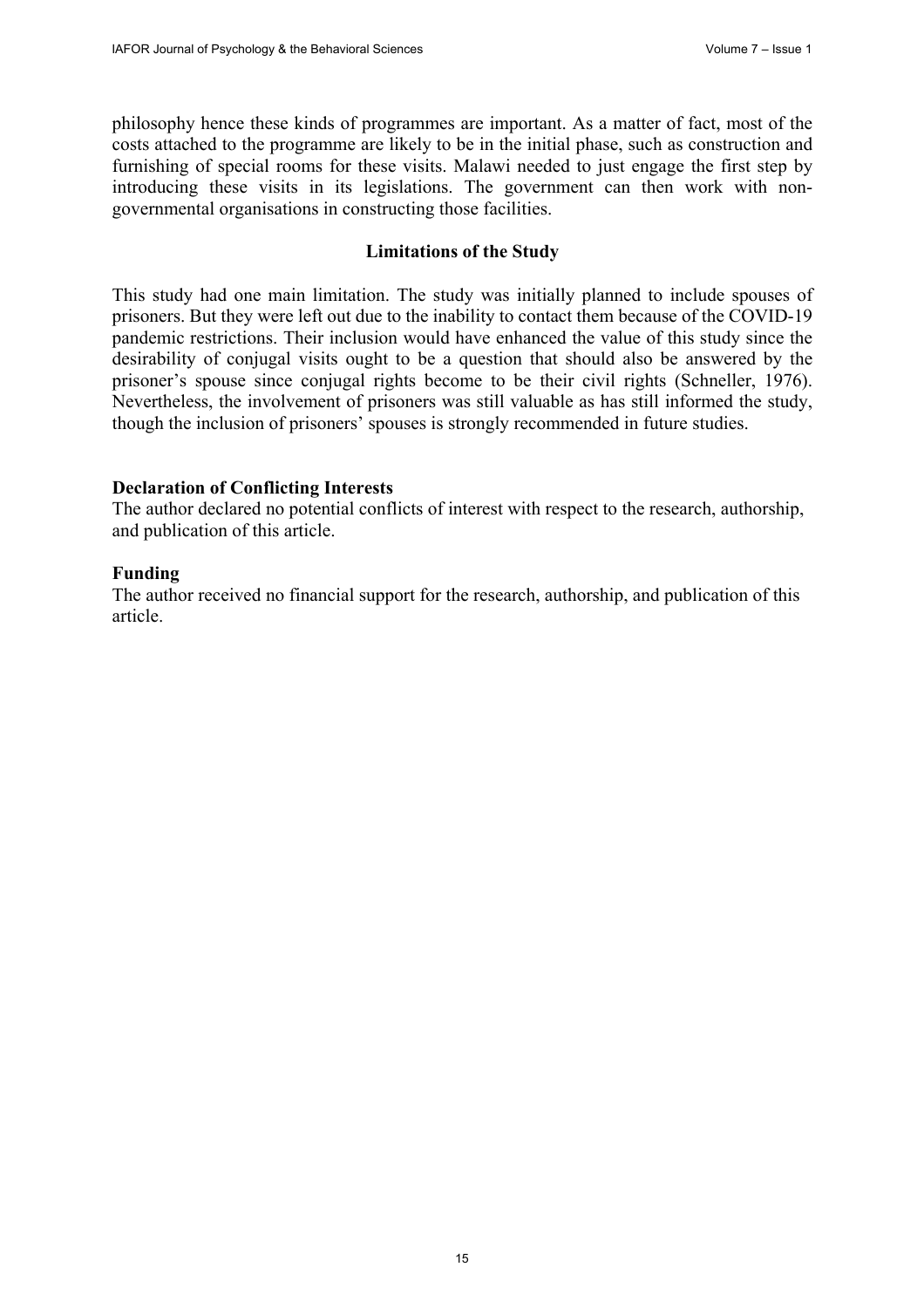#### **References**

- Bennett, L. A. (1989). Correctional administrators' attitudes toward private family visiting. *The Prison Journal*, *69*, 110–114. <https://doi.org/10.1177/003288558906900114>
- Burton, P., Pelser, E., & Gondwe, L. (2005). *Understanding offending. Prisoners and rehabilitation in Malawi*. Retrieved from [https://issafrica.org/research/books/understanding-offending-prisoners-and](https://issafrica.org/research/books/understanding-offending-prisoners-and-rehabilitation-in-malawi)rehabilitation[-in-malawi](https://issafrica.org/research/books/understanding-offending-prisoners-and-rehabilitation-in-malawi)
- Carlson, B. E. & Cervera, N. (1991). *Inmates and their wives*. Greenwood.
- Duba, N. (2016). *The status of prisoners' right to conjugal visit in Ethiopia* (Master thesis, Addis Ababa University, Ethiopia). [http://etd.aau.edu.et/handle/123456789/14497.](http://etd.aau.edu.et/handle/123456789/14497)
- Durrant, R. (2013). *An introduction to criminal psychology*. Routledge. <https://doi.org/10.4324/9780203101278>
- Einat, T. & Rabinovitz, S. (2012). A warm touch in a cold cell: Inmates' views on conjugal visits in a maximum-security women's prison in Israel*. International Journal of Offender Therapy and Comparative Criminology, 57*(12) 1522–1545. <https://doi.org/10.1177/0306624X12461475>
- Einat, T. (2017). Conjugal visits. In K. R. Kerley (Ed.), *The Encyclopedia of Corrections*. John Wiley & Sons. <https://doi.org/10.1002/9781118845387.wbeoc001>
- Einat, T., & Chen, G. (2012). What's love got to do with it? Sex in a female maximumsecurity prison. *The Prison Journal*. <https://doi.org/10.1177/0032885512457550>
- Foley, S., Hang-Yue, N. & Wong, A. (2005). Perceptions of discrimination and justice. Are there gender differences in outcomes? *Group & Organization Management*, 30(4), 421–450.<https://doi.org/10.1177/1059601104265054>
- Gilligan, C. (1982). *In a different voice: Psychological theory and women's development*. Harvard University Press.
- Goyal, S. (2018). Conjugal rights of prisoners. *Bharati Law Review,* 57–73. Retrieved from [http://docs.manupatra.in/newsline/articles/Upload/22A58DF8-EA77-472B-B0B5-](http://docs.manupatra.in/newsline/articles/Upload/22A58DF8-EA77-472B-B0B5-F06ECDF5EB61._Goyal_Dr._Asst._Prof._57-73_Family.pdf) F06ECDF5EB61. Goyal Dr. Asst. Prof. 57-73 Family.pdf
- Hensley, C., Koscheski, M. & Tewksbury, R. (2002). Does participation in conjugal visitation reduce prison violence in Mississippi? An exploratory study. *Criminal Justice Review*, *27*(1), 52–65.<https://doi.org/10.1177/073401680202700104>
- Hensley, C., Rutland, S. & Gray-Ray, P. (2000). Inmate attitudes toward the conjugal visitation program in Mississippi prisons: An exploratory study. *American Journal of Criminal Justice, 25*(1). <https://doi.org/10.1007/bf02886816>
- Hensley, C., Rutland, S., & Gray-Ray, P. (2002). Conjugal visitation programs: The logical conclusion. In C. Hensley (Ed.), *Prison sex: Practice and policy* (pp. 143–156). Boulder, CO: Lynne Rienner.
- Hopper, C. B. (1962). The conjugal visit at the Mississippi State Penitentiary. *Journal of Criminal Law, Criminology and Police Science, 53*, 340–44. <https://doi.org/10.2307/1141470>
- Hopper, C. B. (1969). Sex in prison: The Mississippi experiment in conjugal visiting. Louisiana State University Press.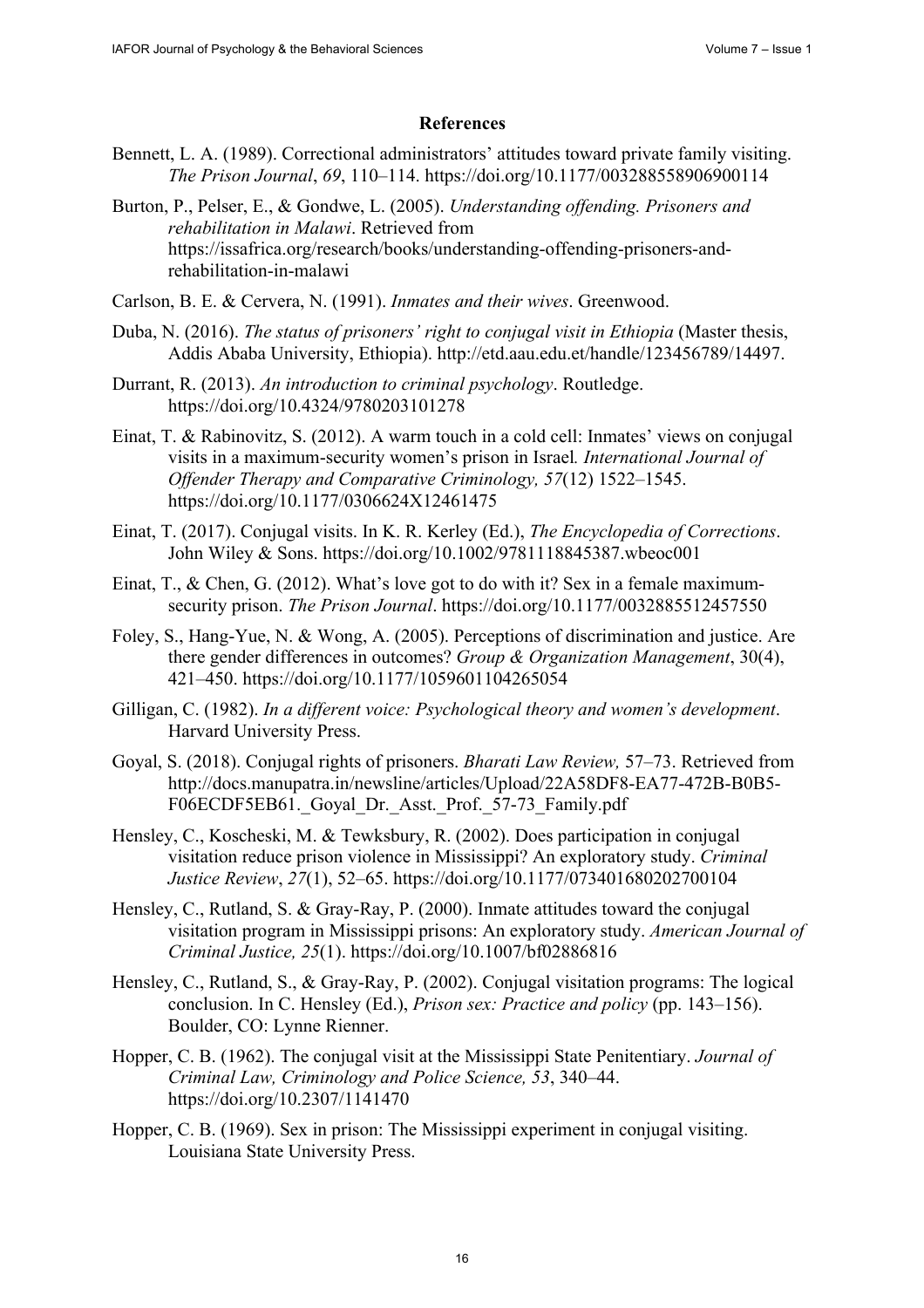- Hopper, C. B. (1989). The evolution of conjugal visiting in Mississippi. *The Prison Journal, 69*(1), 103–110,<https://doi.org/10.1177/003288558906900113>
- Kajawo, S. C. R. (2019). Examining the effectiveness of the management of education programme in Malawi prisons. Mediterranean Journal of Basic and Applied Sciences*, 3*(2). Retrieved from <http://mjbas.com/data/uploads/66218.pdf>
- Kajawo, S. C. R. (2021). Conjugal visits in prisons discourse: Is it even an offender rehabilitation option in Africa? *Advanced Journal of Social Science*, *8*(1), 67–76. <https://doi.org/10.21467/ajss.8.1.67-76>
- Kaufman, A. S. (1960). The reform theory of punishment. *Ethics, 71*(1), 49–53. <https://doi.org/10.2307/2379535>
- Kent, N. E. (1975). The legal and sociological dimensions of conjugal visitation in prisons. *New England Journal on Prison Law*, *2*, 47–68
- Kitta, T. (2015, June 18). Malawi Law Commissions, stakeholders review the Prison Act. *Malawi News Agency (MANA) Online*. Retrieved from [https://www.manaonline.gov.mw/index.php/component/k2/item/3231-malawi-law](https://www.manaonline.gov.mw/index.php/component/k2/item/3231-malawi-law-commissions-stakeholders-review-the-prison-act)commissions-[stakeholders-review-the-prison-act](https://www.manaonline.gov.mw/index.php/component/k2/item/3231-malawi-law-commissions-stakeholders-review-the-prison-act)
- Knowles, G. J. (1999). Male prison rape: A search for causation and prevention. *The Howard Journal*, *38*, 267–282. <https://doi.org/10.1111/1468-2311.00132>
- Krahn, N. M. W., Arruda, J. S. & Costa, J. C. (2020). Conjugal visits in the context of incarceration of women and girls in the State of Bahia, Brazil: Permissions, prohibitions and (in)visibilities. *Oñati Socio-Legal Series*, 10(2), 415–441. <https://doi.org/10.35295/osls.iisl/0000-0000-0000-1052>
- Magombo, K. (2016, October 21). Sex on sentence in Malawi prisons non-starter Law Commission. *Nyasa Times*. Retrieved from [https://www.nyasatimes.com/sex](https://www.nyasatimes.com/sex-sentence-malawi-prisons-non-starter-law-commission)[sentence-malawi-prisons-non-starter-law-commission](https://www.nyasatimes.com/sex-sentence-malawi-prisons-non-starter-law-commission)
- Majaliwa, C. (2012, November 2). Tanzania: Conjugal Rights to Be Granted to Prisoners. Tanzania Daily News. Retrieved from <https://allafrica.com/stories/201211030279.html>
- Malawi Prisons Service. (2016). *Malawi Prisons Service strategic plan – 2015 to 2020.* [Retrieved from https://www.mps.gov.mw/resources/documents/publications-and](https://www.mps.gov.mw/resources/documents/publications-and-reportsMarks)reports
- [Marks, J.](https://www.mps.gov.mw/resources/documents/publications-and-reportsMarks) L., Lam, C. B. & McHale, S. M. (2009). Family patterns of gender role attitudes. *Sex Roles*, *61*, 221–234. <https://doi.org/10.1007/s11199-009-9619-3>
- *Masangano v Attorney General & Others*. (2009). MWHC 31 (15 of 2007 in the High Court). Malawi LII*.* Retrieved from [https://malawilii.org/mw/judgment/supreme-court](https://malawilii.org/mw/judgment/supreme-court-appeal/2009/31-0)appeal/[2009/31-0](https://malawilii.org/mw/judgment/supreme-court-appeal/2009/31-0)
- Mbewe, K. (2016, May 28). Prisons conjugal visits on cards. *Zambia Daily Mail.* Retrieved from <http://www.daily-mail.co.zm/prisons-conjugal-visits-on-cards/>
- McElreath, D. H., Doss, D. A., Jensen III, C. J., Wigginton, M. P., Mallory, S., Lyons, T., Williamson, L. & Jones, D. W. (2016). The end of the Mississippi experiment with conjugal visitation. *The Prison Journal*, *96*(5), 752–764. <https://doi.org/10.1177/0032885516662644>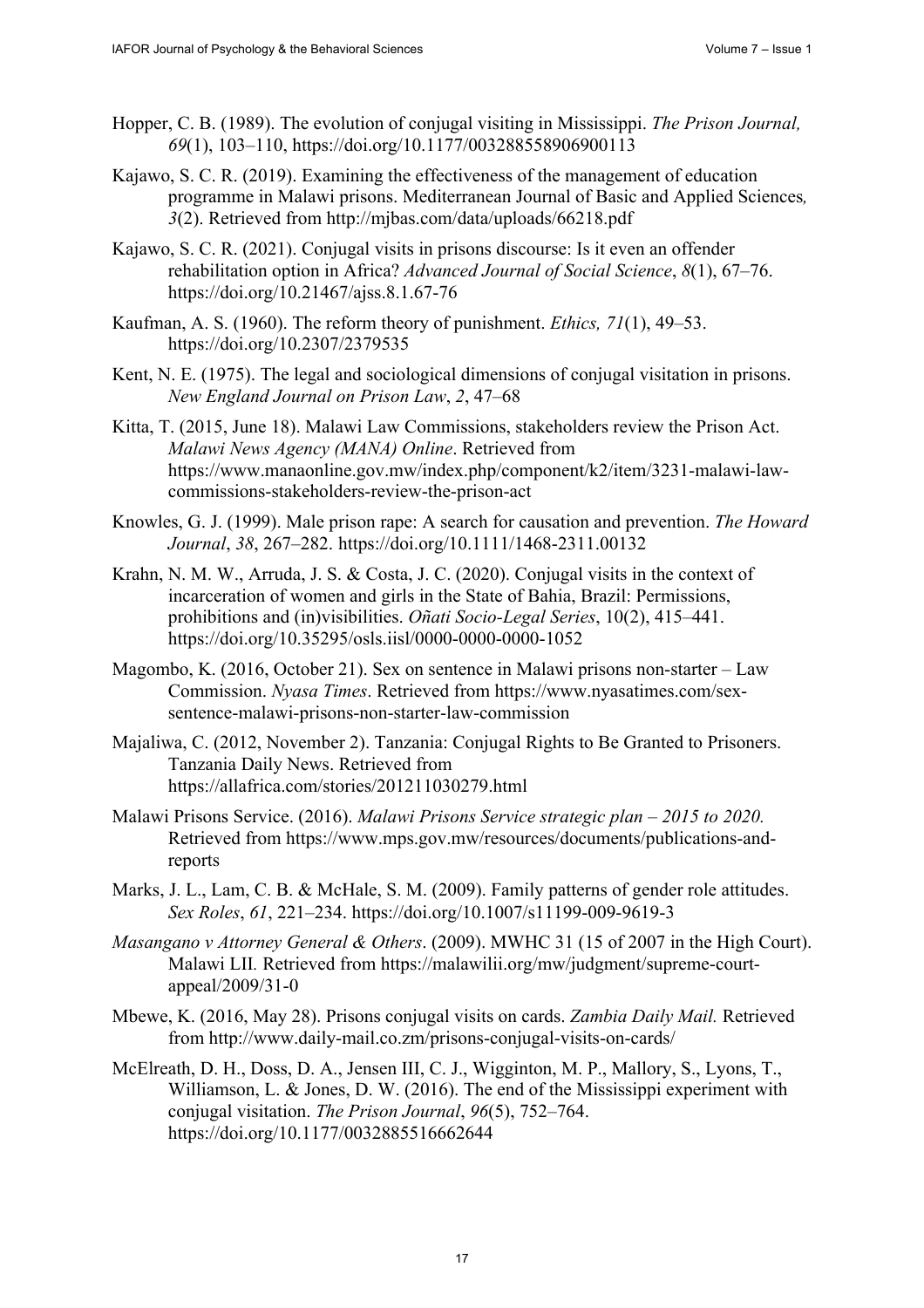- Mwangi, W. (2019, April 5). Inmates demand conjugal rights, balanced diet and right to bury kin. *Nairobi News*[. Retrieved from https://nairobinews.nation.co.ke/life/inmates](https://nairobinews.nation.co.ke/life/inmates-demand-conjugal-rights-balanced-diet-and-right-to-bury-kin)demand[-conjugal-rights-balanced-diet-and-right-to-bury-kin](https://nairobinews.nation.co.ke/life/inmates-demand-conjugal-rights-balanced-diet-and-right-to-bury-kin)
- Nzangaya, A. (2016, May 24). Activists want inmates to have sex in prisons. *Malawi 24*. Retrieved from<https://malawi24.com/2016/03/24/activists-want-inmates-sex-prisons/>
- Parkinson, E. 1997. Educating adults in prison. *Studies in Adult Education*, *15*(1), 67–73. <https://doi.org/10.1080/02660830.1983.11771922>
- Phakathi, M. (2012, October 12). Swaziland: Allowing Conjugal Visits a Premature Adjudication? *Think Africa Press*. Retrieved from <https://allafrica.com/stories/201210150018.html>
- Phiri, S. (2016, July 16). CHREAA supports conjugal rights for prisoners. *MBC*. Retrieved [from https://www.mbc.mw/news/entertainment/item/633-chreaa-supports-conjugal](https://www.mbc.mw/news/entertainment/item/633-chreaa-supports-conjugal-rights-for-prisoners)rights-[for-prisoners](https://www.mbc.mw/news/entertainment/item/633-chreaa-supports-conjugal-rights-for-prisoners)
- Presse, F. (2018, July 15). Tanzania president says prisoners should be kicked and made to work 'day and night'. *The Guardian*. Retrieved from [https://www.theguardian.com/world/2018/jul/15/tanzania-president-says-prisoners](https://www.theguardian.com/world/2018/jul/15/tanzania-president-says-prisoners-should-be-kicked-and-made-to-work-day-and-night)should[-be-kicked-and-made-to-work-day-and-night](https://www.theguardian.com/world/2018/jul/15/tanzania-president-says-prisoners-should-be-kicked-and-made-to-work-day-and-night)
- Republic of Malawi. (2018). The Constitution of the Republic of Malawi. In *The Laws of Malaŵi* (5th ed.). Government Press.
- Robertson, J. E. (2003). A clean heart and an empty head: The Supreme Court and sexual terrorism in prison. *North California Law Review*, 81, 433–481
- Rweyemamu, A. (2018, July 15). JPM: This is how Tanzania prisons should be run. *IPP Media*[. Retrieved from https://www.ippmedia.com/en/news/jpm-how-tanzania](https://www.ippmedia.com/en/news/jpm-how-tanzania-prisons-should-be-run)prisons-[should-be-run](https://www.ippmedia.com/en/news/jpm-how-tanzania-prisons-should-be-run)
- Sanburn, J. (2014, January 13). Mississippi ending conjugal visits: The program falls out of favor in its birthplace. *Time*. Retrieved from <http://nation.time.com/2014/01/13/mississippi-ending-conjugal-visits-for-prisoners/>
- Schneller, D. P. (1976). *The prisoners' families. A study of the effects of imprisonment on the families of prisoners.* R and E Research Associates.
- Seth, J. (1892). The theory of punishment. *International Journal of Ethics, 2*(2), 232–239. <https://doi.org/10.2307/2375734>
- Shamel, N. (2004, October). *Authorities are debating the necessity of conjugal visits, but are they not setting the forest for the trees? Egypt Today*. Retrieved from <http://www.egypttoday.com/article.aspx?ArticleID=2517>
- Sichone, C. (2019, April 2). Zambia: Woman rights for prisoners... ZCS considering conjugal visits for inmates. *Times of Zambia*. Retrieved from <https://allafrica.com/stories/201904020463.html>
- Singh, A. & Dasgupta, A. (2015). Prisoners' conjugal visitation rights in India: Changing perspectives. *Christ University Law Journal, 4*(2), 73–88. <https://doi.org/10.12728/culj.7.5>
- Smit, D. V. Z. & Dunker, F. (Eds.). (2001). *Imprisonment today and tomorrow: International perspective on prison rights and prison conditions*, Kluwer Law International.